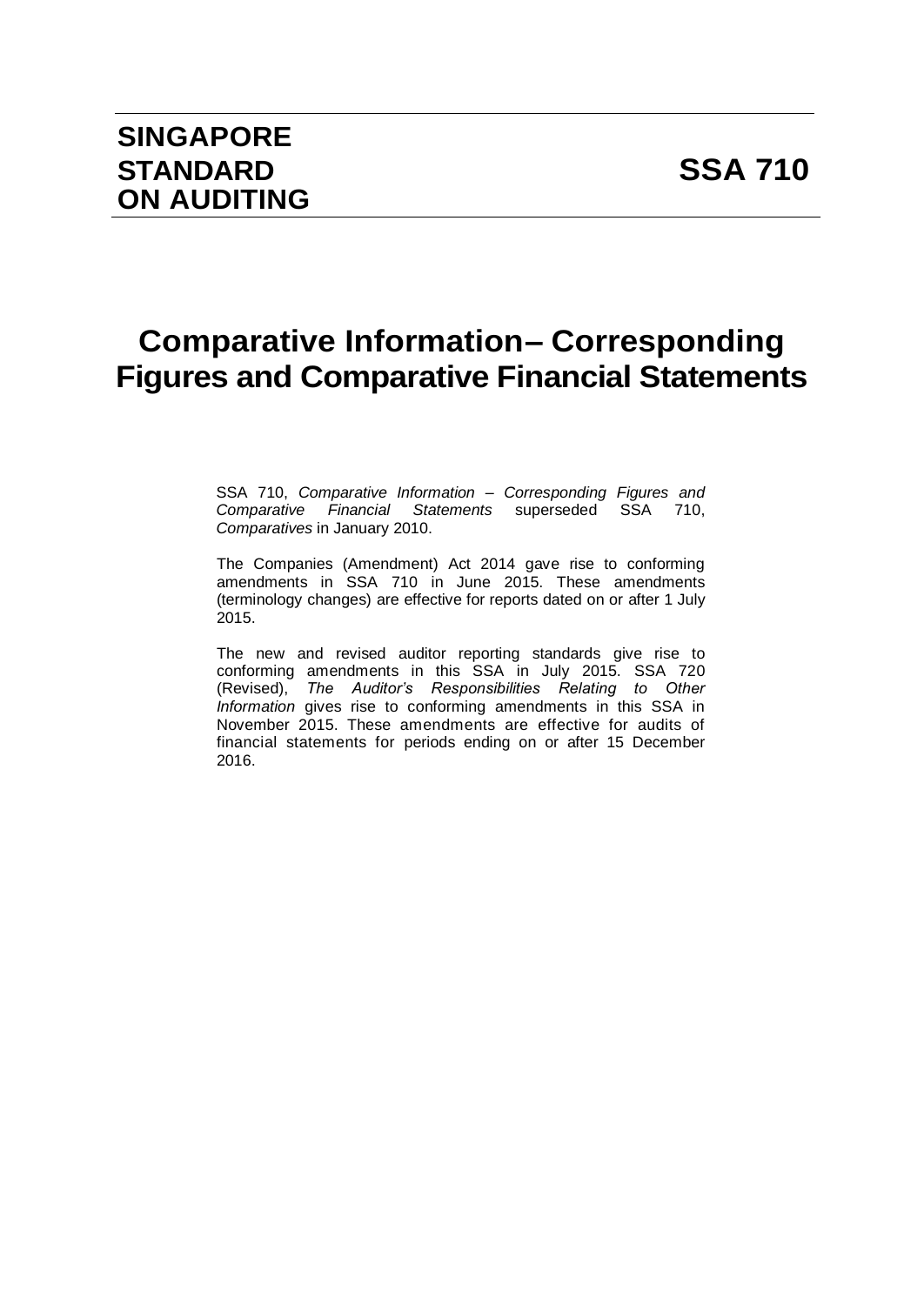# **SINGAPORE STANDARD ON AUDITING 710 COMPARATIVE INFORMATION—CORRESPONDING FIGURES AND COMPARATIVE FINANCIAL STATEMENTS**

(Effective for audits of financial statements for periods ending on or after 15 December 2016)

# **CONTENTS**

Paragraphs

| Foreword                                          |           |
|---------------------------------------------------|-----------|
| Introduction                                      |           |
| Scope of this SSA                                 | 1         |
| The Nature of Comparative Information             | $2 - 3$   |
| <b>Effective Date</b>                             | 4         |
| <b>Objectives</b>                                 | 5         |
| <b>Definitions</b>                                | $\,6$     |
| <b>Requirements</b>                               |           |
| <b>Audit Procedures</b>                           | $7 - 9$   |
| <b>Audit Reporting</b>                            | $10 - 19$ |
| <b>Application and Other Explanatory Material</b> |           |
| <b>Audit Procedures</b>                           | A1        |
| <b>Audit Reporting</b>                            | A2-A11    |
|                                                   |           |

Appendix: Illustrations of Auditor'sReports

Singapore Standard on Auditing (SSA) 710, "Comparative Information—Corresponding Figures and Comparative Financial Statements" should be read in conjunction with SSA 200, "Overall Objectives of the Independent Auditor and the Conduct of an Audit in Accordance with Singapore Standards on Auditing."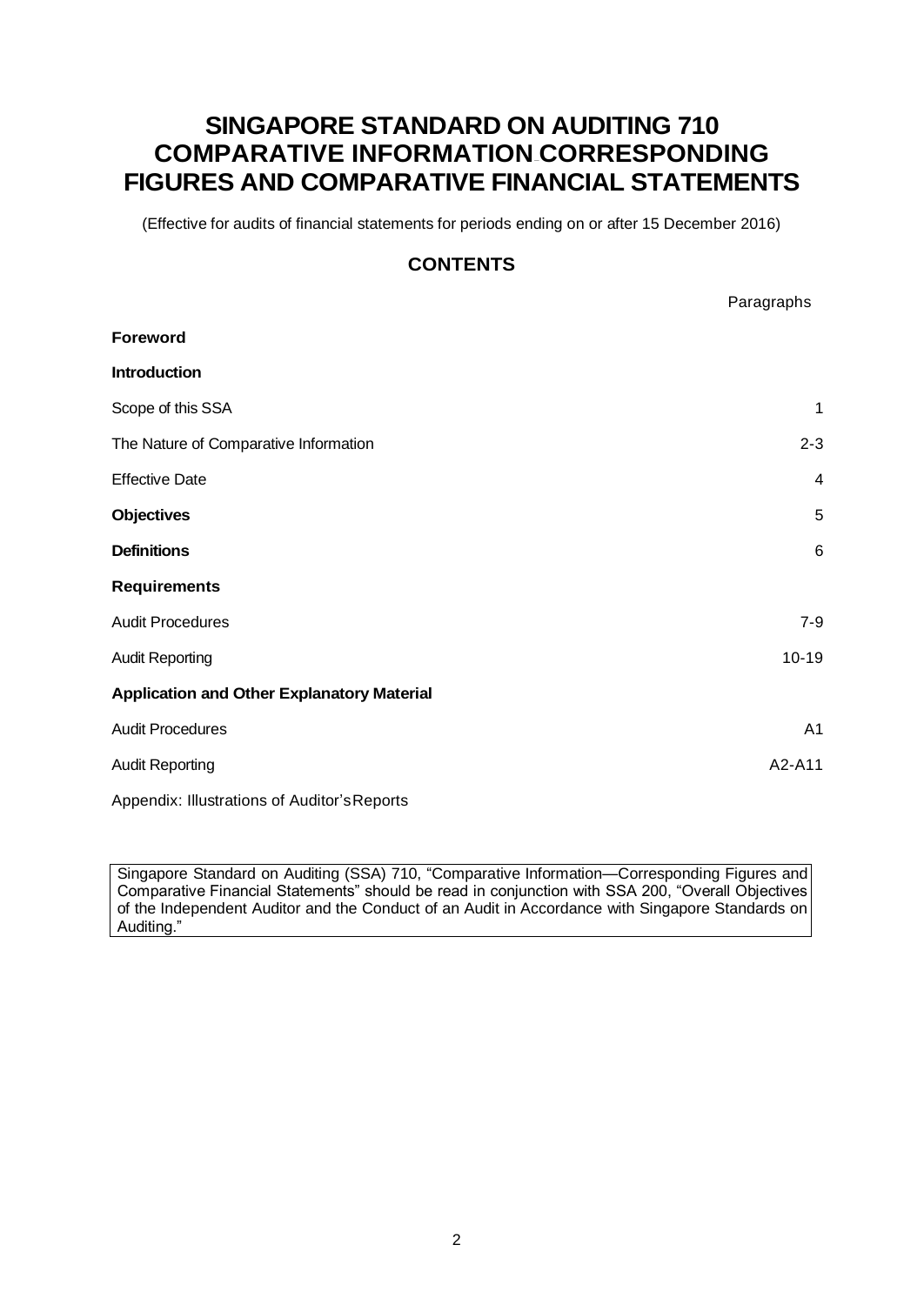# **Foreword**

This Standard is based on International Standard on Auditing 710, with such amendments as were considered appropriate for local adoption.

# **Introduction**

### **Scope of this SSA**

1. This Singapore Standard on Auditing (SSA) deals with the auditor's responsibilities relating to comparative information in an audit of financial statements. When the financial statements of the prior period have been audited by a predecessor auditor or were not audited, the requirements and guidance in SSA 510 $^1$  regarding opening balances also apply.

### **The Nature of Comparative Information**

- 2. The nature of the comparative information that is presented in an entity's financial statements depends on the requirements of the applicable financial reporting framework. There are two different broad approaches to the auditor's reporting responsibilities in respect of such comparative information: corresponding figures and comparative financial statements. The approach to be adopted is often specified by law or regulation but may also be specified in the terms of engagement.
- 3. The essential audit reporting differences between the approaches are:
	- (a) For corresponding figures, the auditor's opinion on the financial statements refers to the current period only; whereas
	- (b) For comparative financial statements, the auditor's opinion refers to each period for which financial statements are presented.

This SSA addresses separately the auditor's reporting requirements for each approach.

### **Effective Date**

4. This SSA is effective for audits of financial statements for periods ending on or after 15 December 2016.

# **Objectives**

- 5. The objectives of the auditor are:
	- (a) To obtain sufficient appropriate audit evidence about whether the comparative information included in the financial statements has been presented, in all material respects, in accordance with the requirements for comparative information in the applicable financial reporting framework; and

<sup>1</sup> 1 SSA 510, *Initial Audit Engagements—Opening Balances*.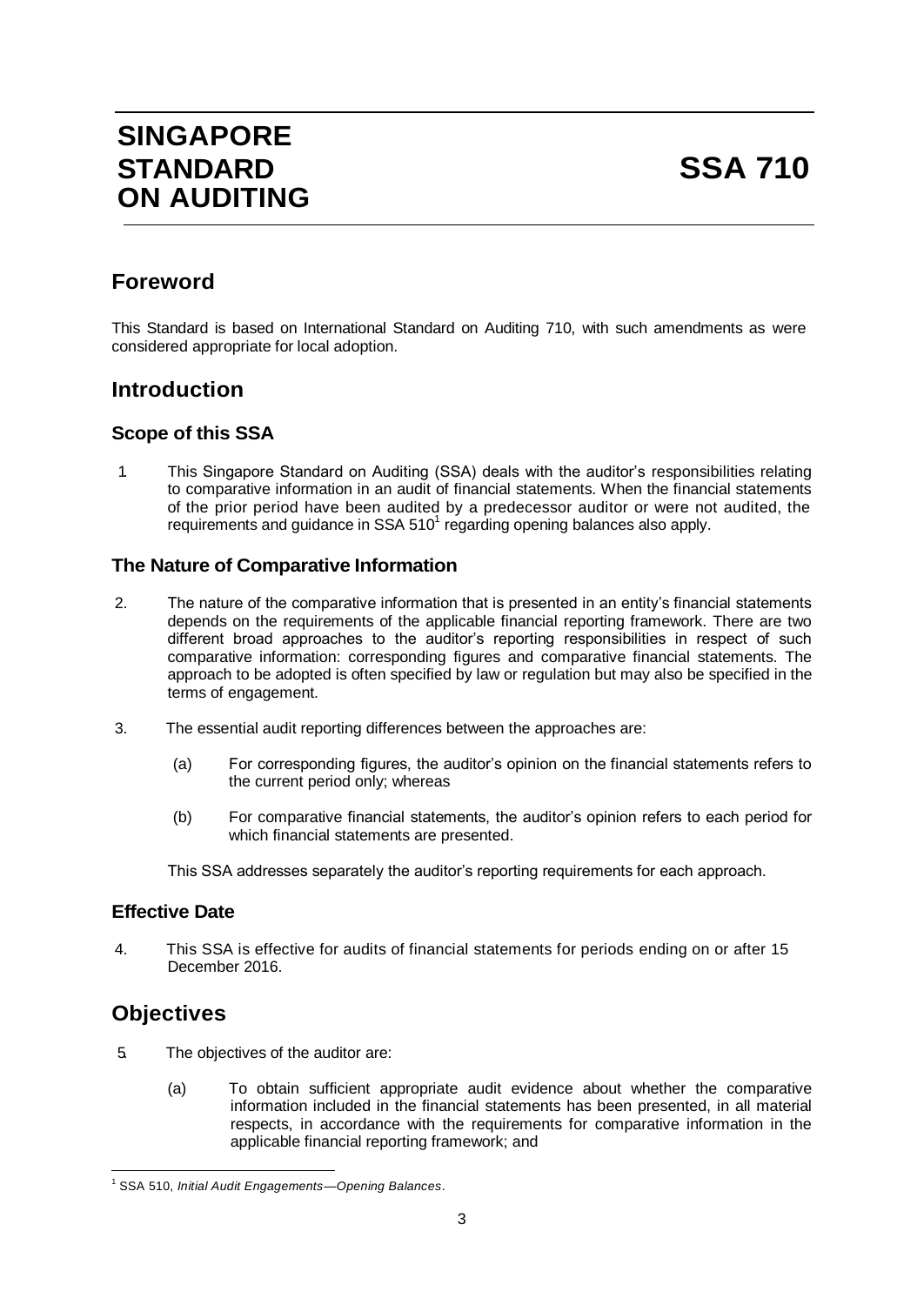(b) To report in accordance with the auditor's reporting responsibilities.

# **Definitions**

- 6. For purposes of the SSAs, the following terms have the meanings attributed below:
	- (a) Comparative information The amounts and disclosures included in the financial statements in respect of one or more prior periods in accordance with the applicable financial reporting framework.
	- (b) Corresponding figures Comparative information where amounts and other disclosures for the prior period are included as an integral part of the current period financial statements, and are intended to be read only in relation to the amounts and other disclosures relating to the current period (referred to as "current period figures). The level of detail presented in the corresponding amounts and disclosures is dictated primarily by its relevance to the current period figures.
	- (c) Comparative financial statements– Comparative information where amounts and other disclosures for the prior period are included for comparison with the financial statements of the current period but, if audited, are referred to in the auditor's opinion. The level of information included in those comparative financial statements is comparable with that of the financial statements of the current period.

For purposes of this SSA, references to "prior period" should be read as "prior periods" when the comparative information includes amounts and disclosures for more than one period.

# **Requirements**

### **Audit Procedures**

- 7. The auditor shall determine whether the financial statements include the comparative information required by the applicable financial reporting framework and whether such information is appropriately classified. For this purpose, the auditor shall evaluate whether:
	- (a) The comparative information agrees with the amounts and other disclosures presented in the prior period or, when appropriate, have been restated; and
	- (b) The accounting policies reflected in the comparative information are consistent with those applied in the current period or, if there have been changes in accounting policies, whether those changes have been properly accounted for and adequately presented and disclosed.
- 8. If the auditor becomes aware of a possible material misstatement in the comparative information while performing the current period audit, the auditor shall perform such additional audit procedures as are necessary in the circumstances to obtain sufficient appropriate audit evidence to determine whether a material misstatement exists. If the auditor had audited the prior period's financial statements, the auditor shall also follow the relevant requirements of SSA 560. $^2$  If the prior period financial statements are amended, the auditor shall determine that the comparative information agrees with the amended financial statements.
- 9. As required by SSA 580, $3$  the auditor shall request written representations for all periods referred to in the auditor's opinion. The auditor shall also obtain a specific written representation regarding any restatement made to correct a material misstatement in prior period financial statements that affect the comparative information. (Ref: Para. A1)

 2 SSA 560, *Subsequent Events*, paragraphs 14-17.

<sup>3</sup> SSA 580, *Written Representations*, paragraph 14.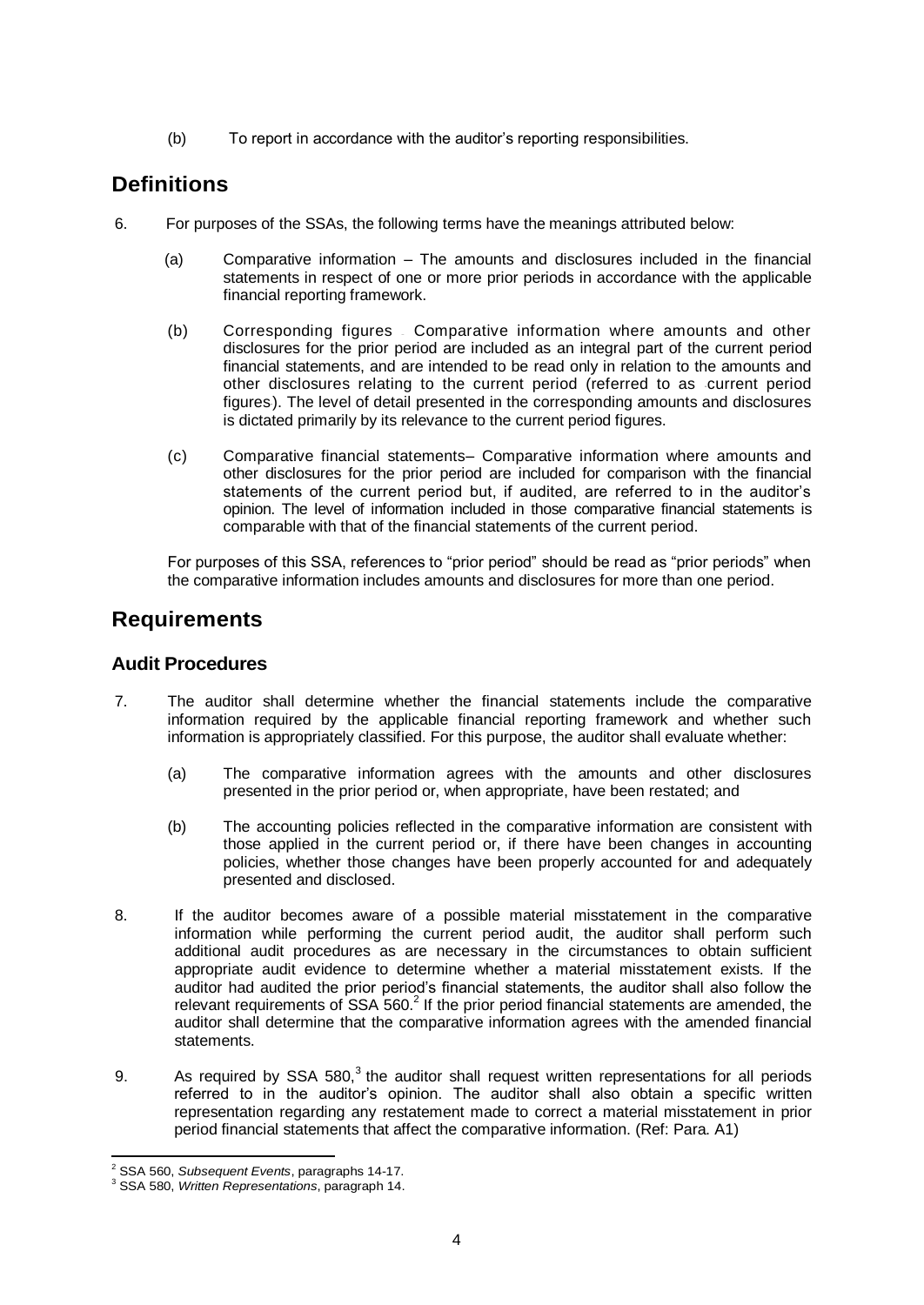# **Auditor Reporting**

### *Corresponding Figures*

- 10. When corresponding figures are presented, the auditor's opinion shall not refer to the corresponding figures except in the circumstances described in paragraphs 11, 12, and 14. (Ref: Para. A2)
- 11. If the auditor's report on the prior period, as previously issued, included a qualified opinion, a disclaimer of opinion, or an adverse opinion and the matter which gave rise to the modification is unresolved, the auditor shall modify the auditor's opinion on the current period's financial statements. In the Basis for Modification paragraph in the auditor's report, the auditor shall either:
	- (a) Refer to both the current period's figures and the corresponding figures in the description of the matter giving rise to the modification when the effects or possible effects of the matter on the current period's figures are material; or
	- (b) In other cases, explain that the audit opinion has been modified because of the effects or possible effects of the unresolved matter on the comparability of the current period's figures and the corresponding figures. (Ref: Para. A3-A5)
- 12. If the auditor obtains audit evidence that a material misstatement exists in the prior period financial statements on which an unmodified opinion has been previously issued, and the corresponding figures have not been properly restated or appropriate disclosures have not been made, the auditor shall express a qualified opinion or an adverse opinion in the auditor's report on the current period financial statements, modified with respect to the corresponding figures included therein. (Ref: Para. A6)

Prior Period Financial Statements Audited by a Predecessor Auditor

- 13. If the financial statements of the prior period were audited by a predecessor auditor and the auditor is not prohibited by law or regulation from referring to the predecessor auditor's report on the corresponding figures and decides to do so, the auditor shall state in an Other Matter paragraph in the auditor's report:
	- (a) That the financial statements of the prior period were audited by the predecessor auditor;
	- (b) The type of opinion expressed by the predecessor auditor and, if the opinion was modified, the reasons therefore; and
	- (c) The date of that report. (Ref: Para. A7)

Prior Period Financial Statements Not Audited

14. If the prior period financial statements were not audited, the auditor shall state in an Other Matter paragraph in the auditor's report that the corresponding figures are unaudited. Such a statement does not, however, relieve the auditor of the requirement to obtain sufficient appropriate audit evidence that the opening balances do not contain misstatements that materially affect the current period's financial statements.<sup>4</sup> (Ref: Para. A7a)

### *Comparative Financial Statements*

15. When comparative financial statements are presented, the auditor's opinion shall refer to each period for which financial statements are presented and on which an audit opinion is expressed. (Ref: Para. A8-A9)

<sup>1</sup>  $<sup>4</sup>$  SSA 510, paragraph 6.</sup>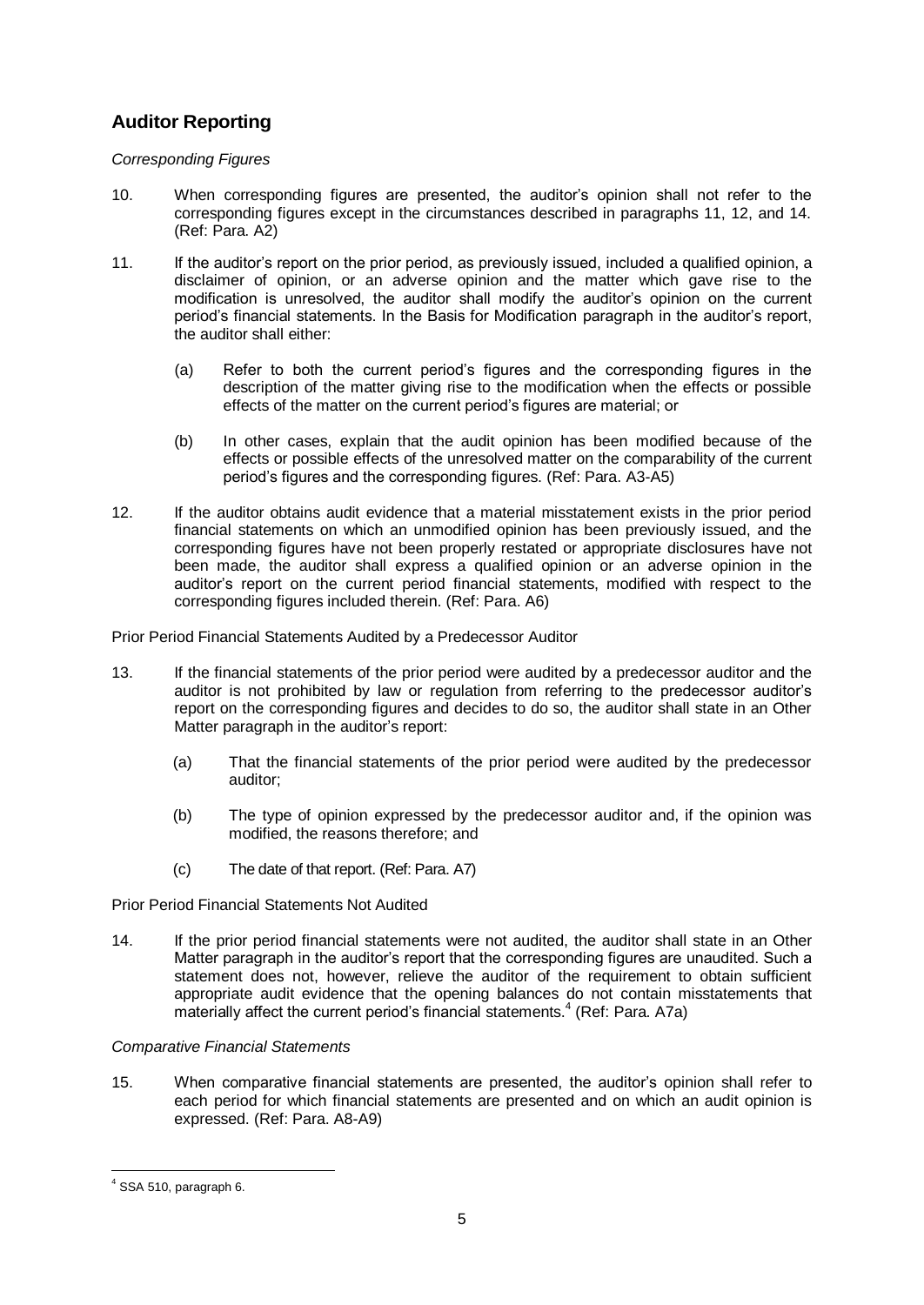16. When reporting on prior period financial statements in connection with the current period's audit, if the auditor's opinion on such prior period financial statements differs from the opinion the auditor previously expressed, the auditor shall disclose the substantive reasons for the different opinion in an Other Matter paragraph in accordance with SSA 706 (Revised).<sup>5</sup> (Ref: Para. A10)

Prior Period Financial Statements Audited by a Predecessor Auditor

- 17. If the financial statements of the prior period were audited by a predecessor auditor, in addition to expressing an opinion on the current period's financial statements, the auditor shall state in an Other Matter paragraph:
	- (a) that the financial statements of the prior period were audited by a predecessor auditor;
	- (b) the type of opinion expressed by the predecessor auditor and, if the opinion was modified, the reasons therefore; and
	- (c) the date of that report,

unless the predecessor auditor's report on the prior period's financial statements is reissued with the financial statements.

18. If the auditor concludes that a material misstatement exists that affects the prior period financial statements on which the predecessor auditor had previously reported without modification, the auditor shall communicate the misstatement with the appropriate level of management and, unless all of those charged with governance are involved in managing the entity, $6$  those charged with governance and request that the predecessor auditor be informed. If the prior period financial statements are amended, and the predecessor auditor agrees to issue a new auditor's report on the amended financial statements of the prior period, the auditor shall report only on the current period. (Ref: Para. A11)

Prior Period Financial Statements Not Audited

19. If the prior period financial statements were not audited, the auditor shall state in an Other Matter paragraph that the comparative financial statements are unaudited. Such a statement does not, however, relieve the auditor of the requirement to obtain sufficient appropriate audit evidence that the opening balances do not contain misstatements that materially affect the current period's financial statements.<sup>7</sup> (Ref: Para. A12)

\*\*\*

 5 SSA 706 (Revised), *Emphasis of Matter Paragraphs and Other Matter Paragraphs in the Independent Auditor's Report*, paragraph 10. 6

SSA 260 (Revised), "Communication with Those Charged with Governance," paragraph 13.

 $7$  SSA 510, paragraph 6.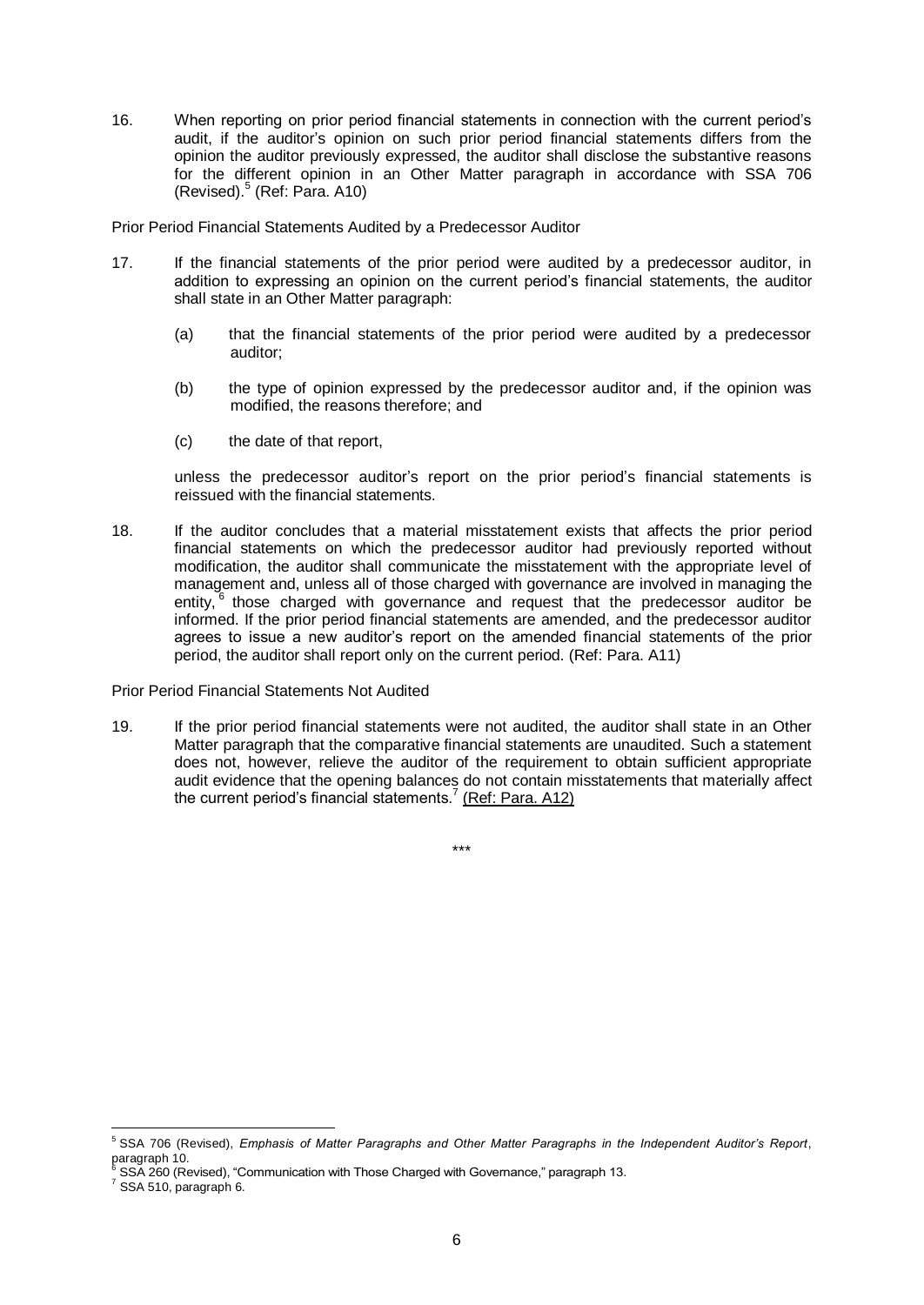# **Application and Other Explanatory Material**

### **Audit Procedures**

### *Written Representations* (Ref: Para. 9)

A1. In the case of comparative financial statements, the written representations are requested for all periods referred to in the auditor's opinion because management needs to reaffirm that the written representations it previously made with respect to the prior period remain appropriate. In the case of corresponding figures, the written representations are requested for the financial statements of the current period only because the auditor's opinion is on those financial statements, which include the corresponding figures. However, the auditor requests a specific written representation regarding any restatement made to correct a material misstatement in the prior period financial statements that affect the comparative information.

### **Auditor Reporting**

### *Corresponding Figures*

No Reference in Auditor's Opinion (Ref: Para. 10)

A2 The auditor's opinion does not refer to the corresponding figures because the auditor's opinion is on the current period financial statements as a whole, including the corresponding figures.

Modification in Auditor's Report on the Prior Period Unresolved (Ref: Para. 11)

- A3 When the auditor's report on the prior period, as previously issued, included a qualified opinion, a disclaimer of opinion, or an adverse opinion and the matter which gave rise to the modified opinion is resolved and properly accounted for or disclosed in the financial statements in accordance with the applicable financial reporting framework, the auditor's opinion on the current period need not refer to the previous modification.
- A4 When the auditor's opinion on the prior period, as previously expressed, was modified, the unresolved matter that gave rise to the modification may not be relevant to the current period figures. Nevertheless, a qualified opinion, a disclaimer of opinion, or an adverse opinion (as applicable) may be required on the current period's financial statements because of the effects or possible effects of the unresolved matter on the comparability of the current and corresponding figures.
- A5 Illustrative examples of the auditor's report if the auditor's report on the prior period included a modified opinion and the matter giving rise to the modification is unresolved are contained in Illustrations 1 and 2 of the Appendix.

Misstatement in Prior Period Financial Statements (Ref: Para. 12)

A6 When the prior period financial statements that are misstated have not been amended and an auditor's report has not been reissued, but the corresponding figures have been properly restated or appropriate disclosures have been made in the current period financial statements, the auditor's report may include an Emphasis of Matter paragraph describing the circumstances and referring to, where relevant, disclosures that fully describe the matter that can be found in the financial statements (see SSA 706 (Revised)).

Prior Period Financial Statements Audited by a Predecessor Auditor (Ref: Para. 13)

A7 An illustrative example of the auditor's report if the prior period financial statements were audited by a predecessor auditor and the auditor is not prohibited by law or regulation from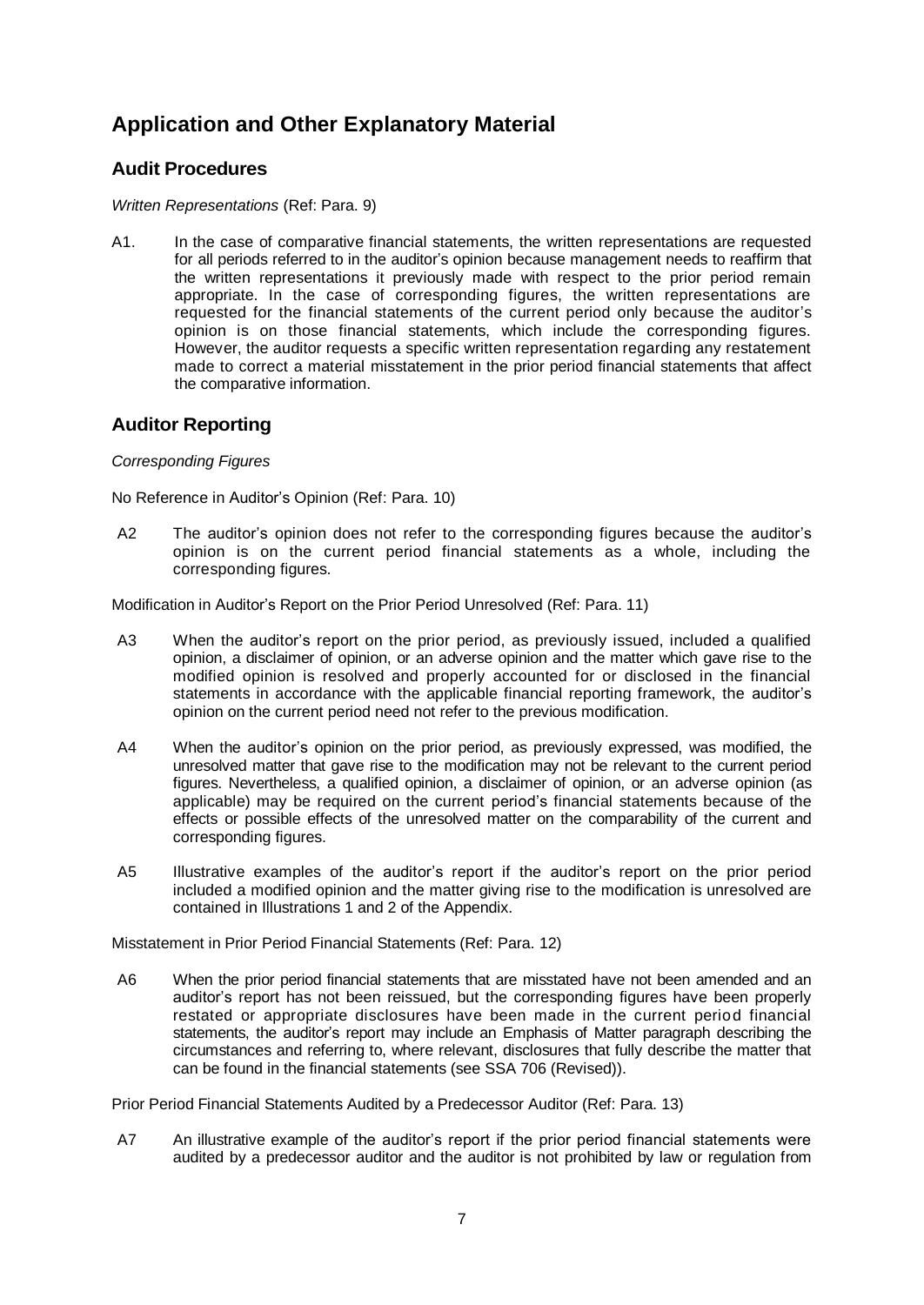referring to the predecessor auditor's report on the corresponding figures is contained in Illustration 3 of the Appendix.

Prior Period Financial Statements Not Audited (Ref: Para. 14)

A7a If the auditor is unable to obtain sufficient appropriate audit evidence regarding the opening balances, the auditor is required by SSA  $705$  (Revised)<sup>8</sup> to express a qualified opinion or disclaim an opinion on the financial statements, as appropriate, in accordance with SSA 705 (Revised). If the auditor encountered significant difficulty in obtaining sufficient appropriate audit evidence that the opening balances do not contain misstatements that materially affect the current period's financial statements, the auditor may determine this to be a key audit matter in accordance with SSA 701.<sup>9</sup>

#### *Comparative Financial Statements*

Reference in Auditor's Opinion (Ref: Para. 15)

- A8 Because the auditor's report on comparative financial statements applies to the financial statements for each of the periods presented, the auditor may express a qualified opinion or an adverse opinion, disclaim an opinion, or include an Emphasis of Matter paragraph with respect to one or more periods, while expressing a different auditor's opinion on the financial statements of the other period.
- A9 An illustrative example of the auditor's report if the auditor is required to report on both the current and the prior period financial statements in connection with the current year's audit and the prior period included a modified opinion and the matter giving rise to the modification is unresolved, is contained in Illustration 4 of the Appendix.

Opinion on Prior Period Financial Statements Different from Previous Opinion (Ref: Para. 16)

A10 When reporting on the prior period financial statements in connection with the current period's audit, the opinion expressed on the prior period financial statements may be different from the opinion previously expressed if the auditor becomes aware of circumstances or events that materially affect the financial statements of a prior period during the course of the audit of the current period. In some jurisdictions, the auditor may have additional reporting responsibilities designed to prevent future reliance on the auditor's previously issued report on the prior period financial statements.

Prior Period Financial Statements Audited by a Predecessor Auditor (Ref: Para. 18)

A11 The predecessor auditor may be unable or unwilling to reissue the auditor's report on the prior period financial statements. An Other Matter paragraph of the auditor's report may indicate that the predecessor auditor reported on the financial statements of the prior period before amendment. In addition, if the auditor is engaged to audit and obtains sufficient appropriate audit evidence to be satisfied as to the appropriateness of the amendment, the auditor's report may also include the following paragraph:

> As part of our audit of the 20X2 financial statements, we also audited the adjustments described in Note X that were applied to amend the 20X1 financial statements. In our opinion, such adjustments are appropriate and have been properly applied. We were not engaged to audit, review, or apply any procedures to the 20X1 financial statements of the company other than with respect to the adjustments and, accordingly, we do not express an opinion or any other form of assurance on the 20X1 financial statements taken as a whole.

<sup>1</sup> 8 SSA 705 (Revised), *Modifications to the Opinion in the Independent Auditor's Report*

<sup>9</sup> SSA 701, *Communicating Key Audit Matters in the Independent Auditor's Report*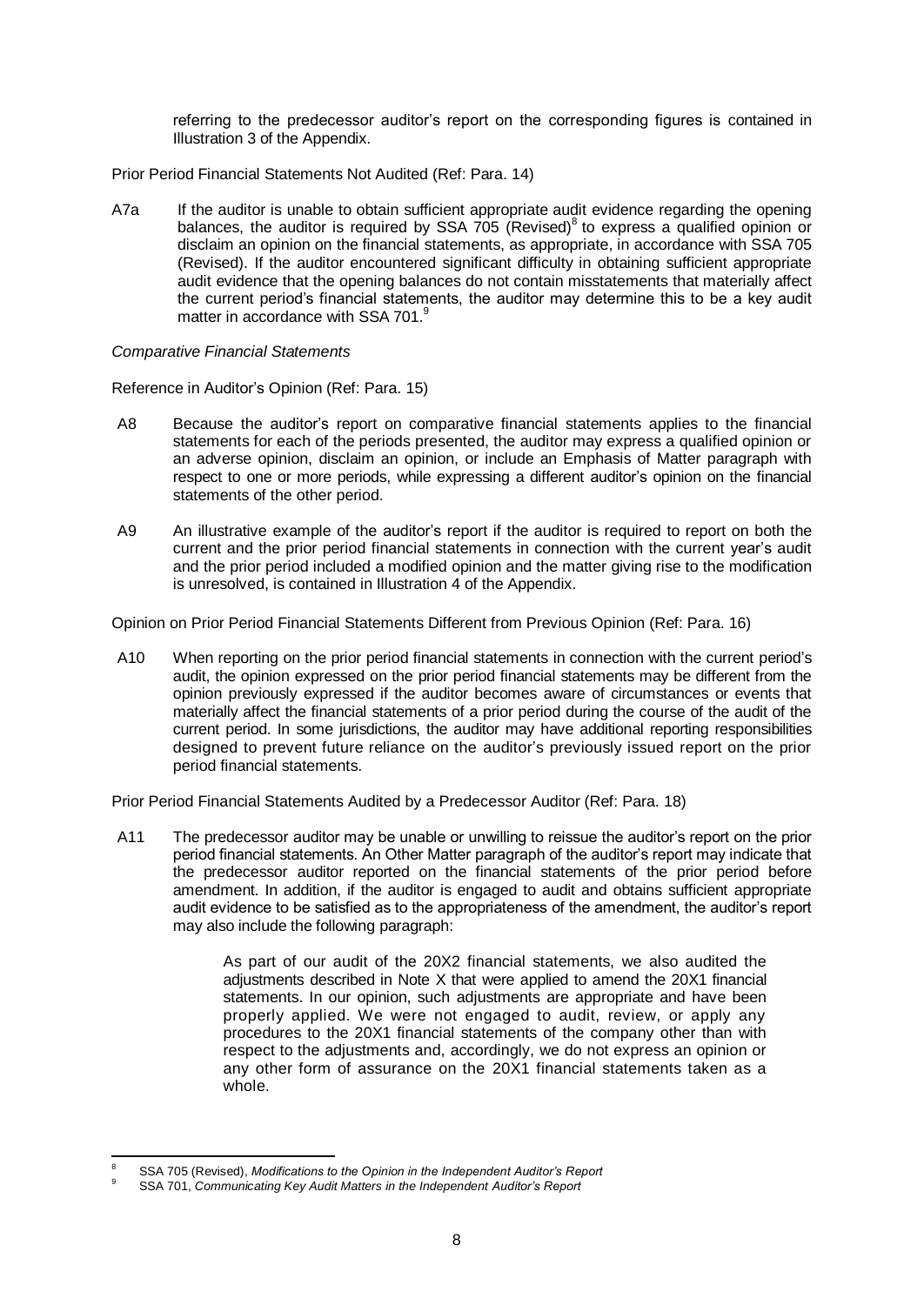Prior Period Financial Statements Not Audited (Ref: Para. 19)

A12 If the auditor is unable to obtain sufficient appropriate audit evidence regarding the opening balances, the auditor is required by SSA 705 (Revised) to express a qualified opinion or disclaim an opinion on the financial statements, as appropriate, in accordance with SSA 705 (Revised). If the auditor encountered significant difficulty in obtaining sufficient appropriate audit evidence that the opening balances do not contain misstatements that materially affect the current period's financial statements, the auditor may determine this to be a key audit matter in accordance with SSA 701.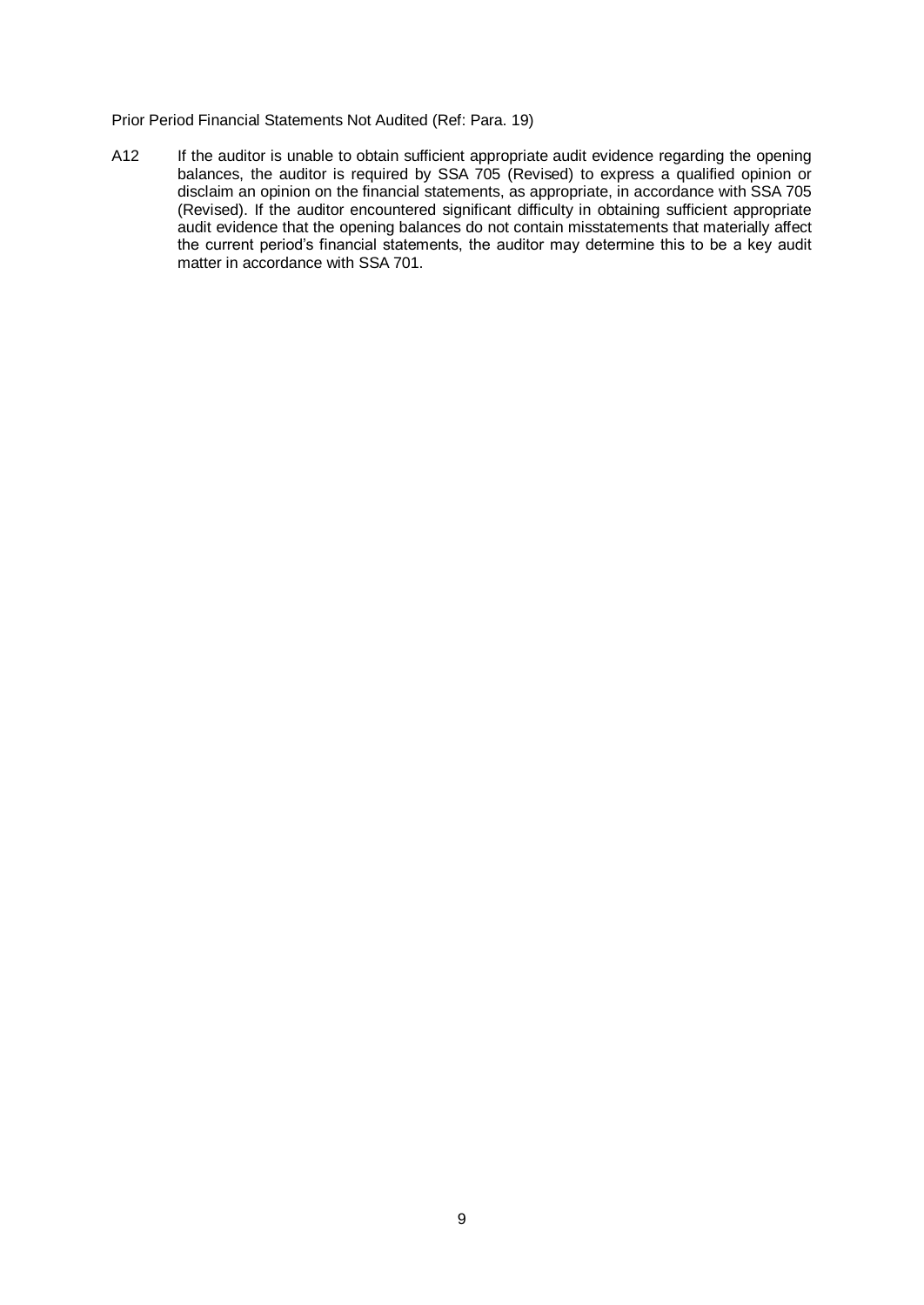# **Appendix**

### **Illustrations of Auditor's Reports**

Note: Throughout these illustrative auditor's reports, the Opinion section has been positioned first in accordance with SSA 700 (Revised), and the Basis for Opinion section is positioned immediately after the Opinion section. Also, the first and last sentence that was included in the extant auditor's responsibilities section is now subsumed as part of the new Basis for Opinion section.

### **Illustration 1 - Corresponding Figures** (Ref: Para. A5)

For purposes of this illustrative auditor's report, the following circumstances are assumed:

- Audit of a complete set of financial statements of a Singapore incorporated company other than a listed entity using a fair presentation framework. The audit is not a group audit (i.e., SSA 600<sup>1</sup> does not apply).
- The financial statements are prepared by management of the company in accordance with Financial Reporting Standards in Singapore (FRSs) (a general purpose framework).
- The terms of the audit engagement reflect the description of management's responsibility for the financial statements in SSA 210.<sup>2</sup>
- The auditor's report on the prior period, as previously issued, included a qualified opinion.
- The matter giving rise to the modification is unresolved.
- The effects or possible effects of the matter on the current period's figures are material and require a modification to the auditor's opinion regarding the current period figures.
- The relevant ethical requirements that apply to the audit comprise the Accounting and Corporate Regulatory Authority (ACRA) *Code of Professional Conduct and Ethics for Public Accountants and Accounting Entities* (ACRA Code) together with the ethical requirements relating to the audit in Singapore, and the auditor refers to both.
- Based on the audit evidence obtained, the auditor has concluded that a material uncertainty does not exist related to events or conditions that may cast significant doubt on the company's ability to continue as a going concern in accordance with SSA 570 (Revised).
- The auditor is not required, and has otherwise not decided, to communicate key audit matters in accordance with SSA 701.4
- The auditor has not obtained any other information prior to the date of the auditor's report.
- Those responsible for oversight of the financial statements differ from those responsible for the preparation of the financial statements.
- In addition to the audit of the financial statements, the auditor has other reporting responsibilities required under local law.

**.** 

<sup>1</sup> SSA 600, *Special Considerations—Audits of Group Financial Statements (Including the Work of Component Auditors)*

<sup>2</sup> SSA 210, *Agreeing the Terms of Audit Engagements*

<sup>3</sup> SSA 570 (Revised), *Going Concern*

<sup>4</sup> SSA 701, *Communicating Key Audit Matters in the Independent Auditor's Report*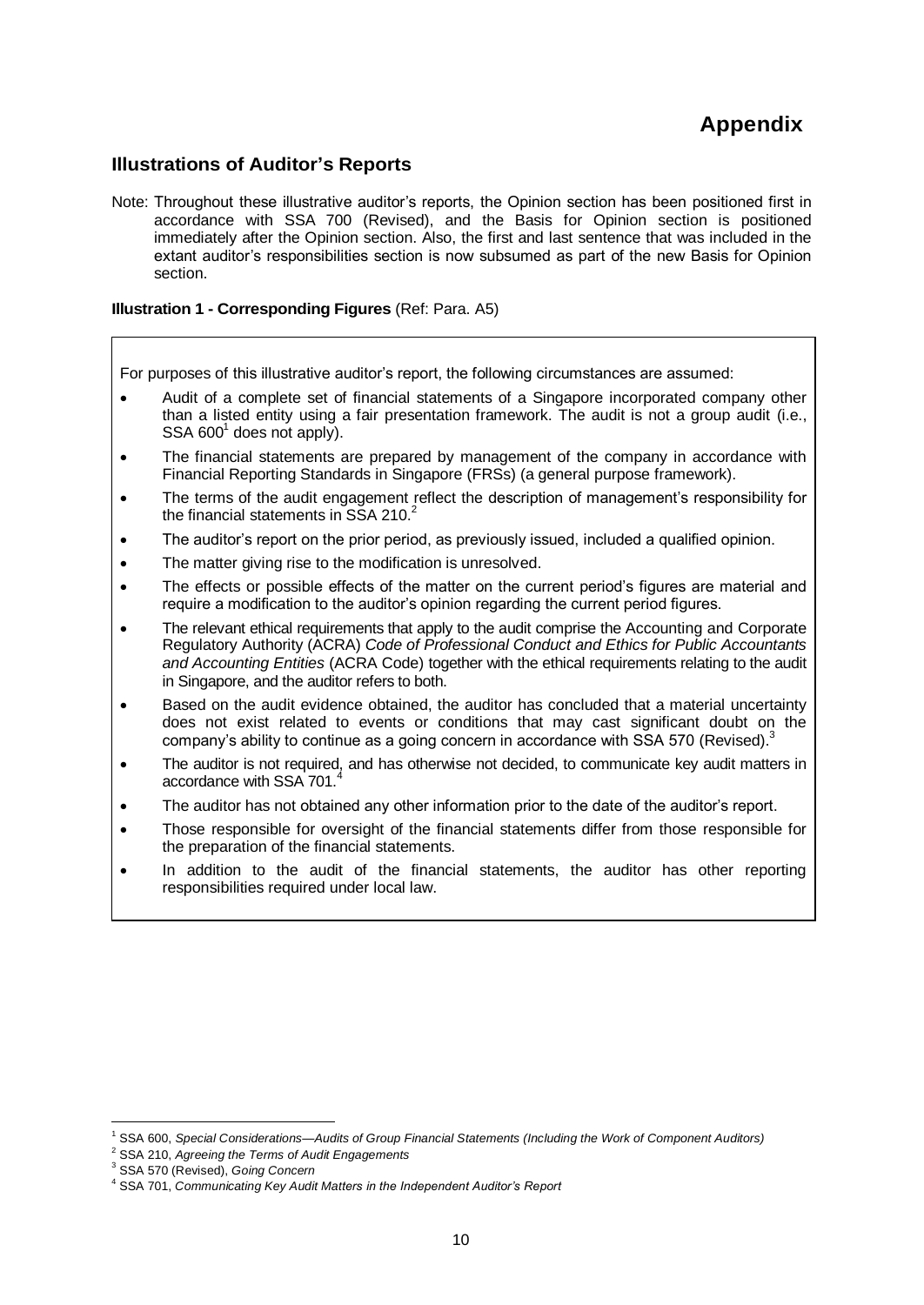# **INDEPENDENT AUDITOR'S REPORT**

To the Shareholders of ABC Company [or Other Appropriate Addressee]

### **Report on the Audit of the Financial Statements<sup>5</sup>**

### **Qualified Opinion**

We have audited the financial statements of ABC Company (the Company), which comprise the statement of financial position as at 31 December 20X1, and the statement of comprehensive income, statement of changes in equity and statement of cash flows for the year then ended, and notes to the financial statements, including a summary of significant accounting policies.

In our opinion, except for the effects of the matter described in the *Basis for Qualified Opinion* section of our report, the accompanying financial statements are properly drawn up in accordance with the provisions of the Companies Act, Chapter 50 (the Act) and Financial Reporting Standards in Singapore (FRSs) so as to give a true and fair view of the financial position of the Company as at 31 December 20X1 and of the financial performance, changes in equity and cash flows of the Company for the year ended on that date.

### **Basis for Qualified Opinion**

**.** 

As discussed in Note X to the financial statements, no depreciation has been provided in the financial statements, which constitutes a departure from FRS 16, *Property, Plant and Equipment*. This is the result of a decision taken by management at the start of the preceding financial year and caused us to qualify our audit opinion on the financial statements relating to that year. Based on the straight-line method of depreciation and annual rates of 5% for the building and 20% for the equipment, the loss for the year should be increased by xxx in 20X1 and xxx in 20X0, property, plant and equipment should be reduced by accumulated depreciation of xxx in 20X1 and xxx in 20X0, and the accumulated loss should be increased by xxx in 20X1 and xxx in 20X0.

We conducted our audit in accordance with Singapore Standards on Auditing (SSAs). Our responsibilities under those standards are further described in the *Auditor's Responsibilities for the Audit of the Financial Statements* section of our report. We are independent of the Company in accordance with the Accounting and Corporate Regulatory Authority (ACRA) *Code of Professional Conduct and Ethics for Public Accountants and Accounting Entities* (ACRA Code) together with the ethical requirements that are relevant to our audit of the financial statements in Singapore, and we have fulfilled our other ethical responsibilities in accordance with these requirements and the ACRA Code. We believe that the audit evidence we have obtained is sufficient and appropriate to provide a basis for our qualified audit opinion.

#### **Responsibilities of Management and Directors for the Financial Statements**

[*Reporting in accordance with SSA 700 (Revised) – see Illustration 3 in SSA 700 (Revised).*]

### **Auditor's Responsibilities for the Audit of the Financial Statements**

[*Reporting in accordance with SSA 700 (Revised) – see Illustration 3 in SSA 700 (Revised).*]

 $5$  The sub-title "Report on the Audit of the Financial Statements" is unnecessary in circumstances when the second subtitle "Report on Other Legal and Regulatory Requirements" is not applicable.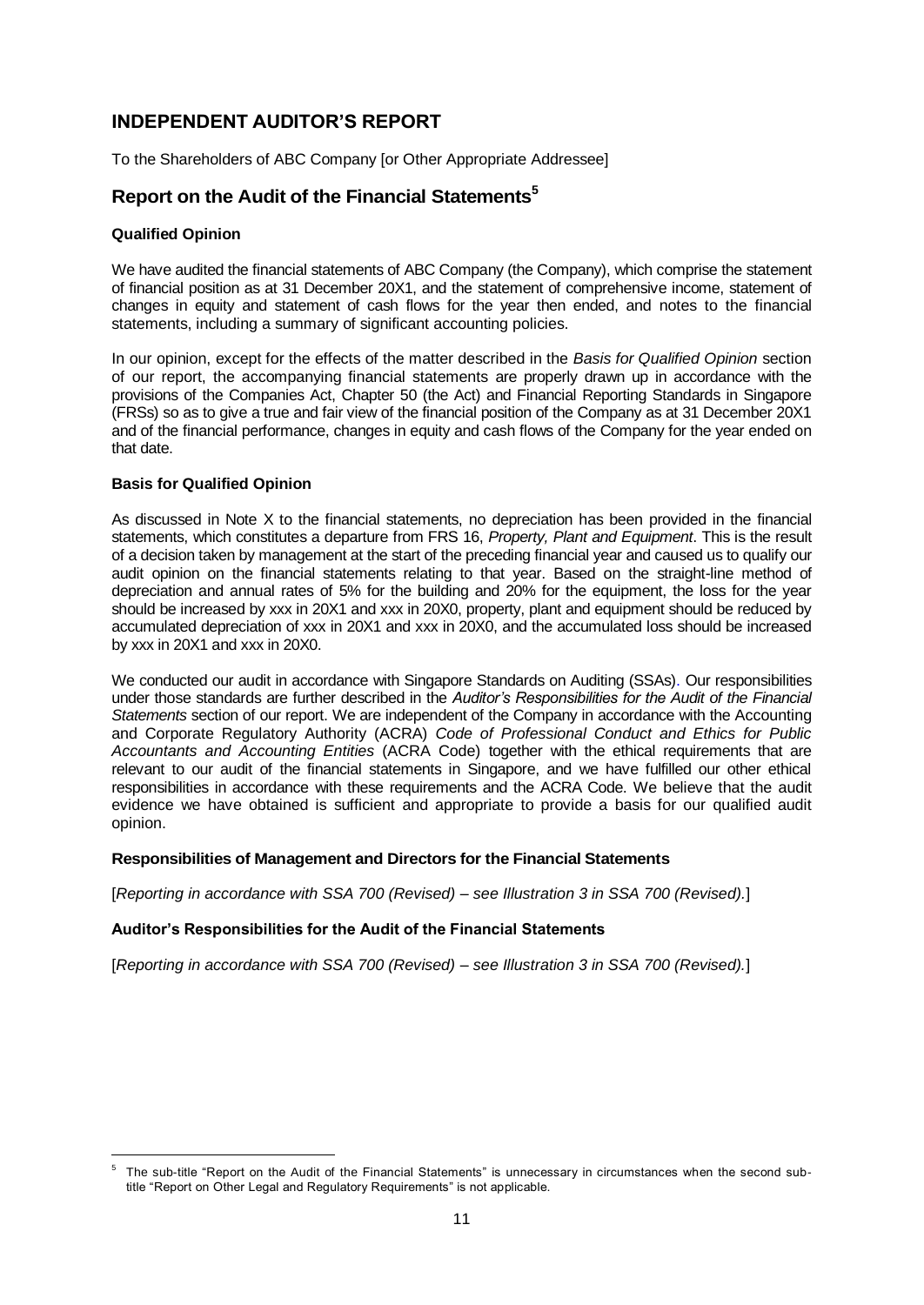# **Report on Other Legal and Regulatory Requirements**

[*Reporting in accordance with SSA 705 (Revised) – see illustration 1 in SSA 705 (Revised*).]

 $\frac{1}{2}$  (Firm) Public Accountants and Chartered Accountants Singapore \_\_\_\_\_\_\_\_\_\_\_\_\_\_\_\_\_\_\_\_\_\_\_\_ (Date)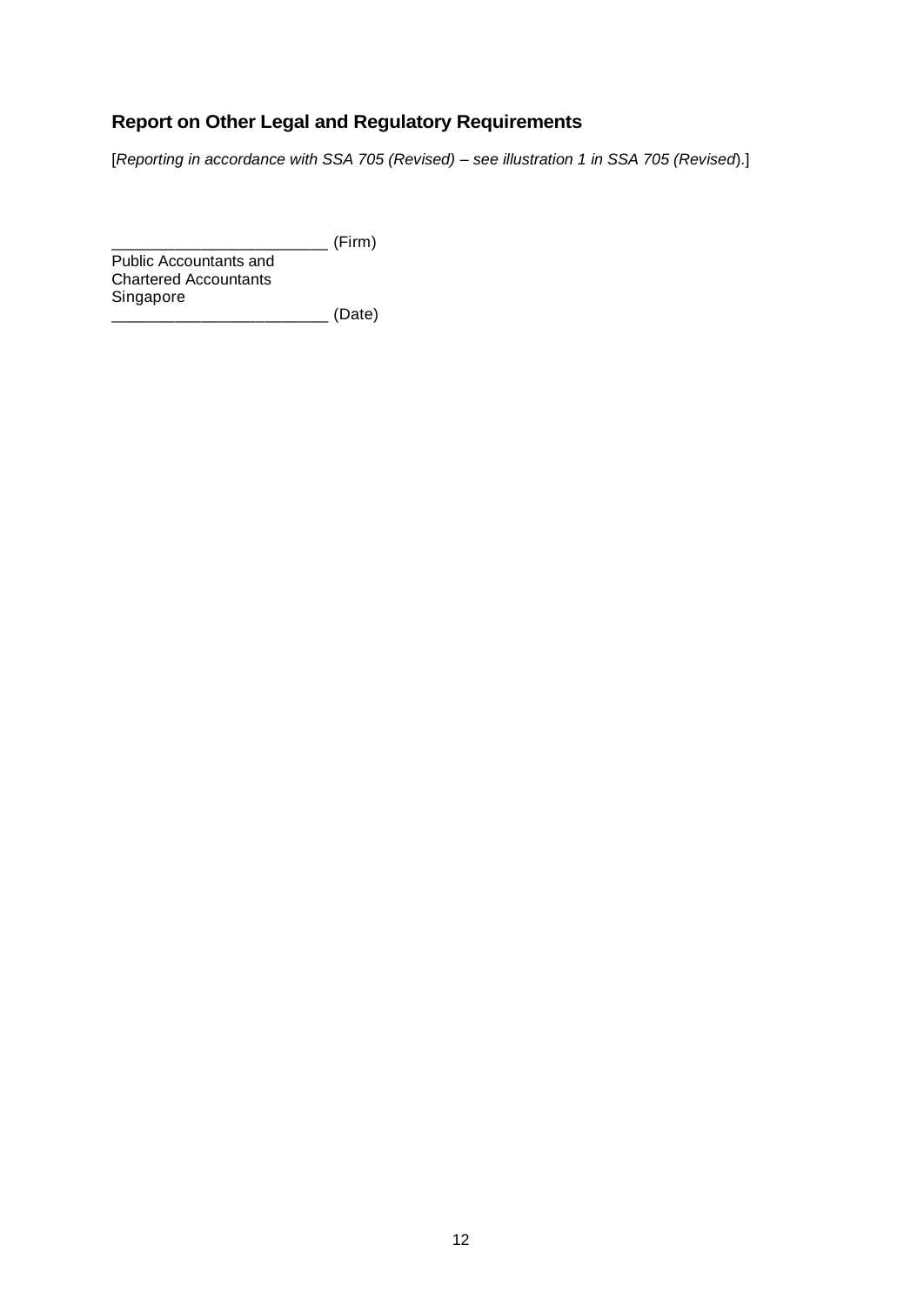### **Illustration 2 - Corresponding Figures** (Ref: Para. A5)

For purposes of this illustrative auditor's report the following circumstances are assumed:

- Audit of a complete set of financial statements of a Singapore incorporated company other than a listed entity using a fair presentation framework. The audit is not a group audit (i.e., SSA 600 does not apply).
- The financial statements are prepared by management of the company in accordance with FRSs (a general purpose framework).
- The terms of the audit engagement reflect the description of management's responsibility for the financial statements in SSA 210.
- The auditor's report on the prior period, as previously issued, included a qualified opinion.
- The matter giving rise to the modification is unresolved.
- The effects or possible effects of the matter on the current period's figures are immaterial but require a modification to the auditor's opinion because of the effects or possible effects of the unresolved matter on the comparability of the current period's figures and the corresponding figures.
- The relevant ethical requirements that apply to the audit comprise the Accounting and Corporate Regulatory Authority (ACRA) *Code of Professional Conduct and Ethics for Public Accountants and Accounting Entities* (ACRA Code) together with the ethical requirements relating to the audit in Singapore, and the auditor refers to both.
- Based on the audit evidence obtained, the auditor has concluded that a material uncertainty does not exist related to events or conditions that may cast significant doubt on the company's ability to continue as a going concern in accordance with SSA 570 (Revised).
- The auditor is not required, and has otherwise has not decided, to communicate key audit matters in accordance with SSA 701.
- The auditor has not obtained any other information prior to the date of the auditor's report.
- Those responsible for oversight of the financial statements differ from those responsible for the preparation of the financial statements.
- In addition to the audit of the financial statements, the auditor has other reporting responsibilities required under local law.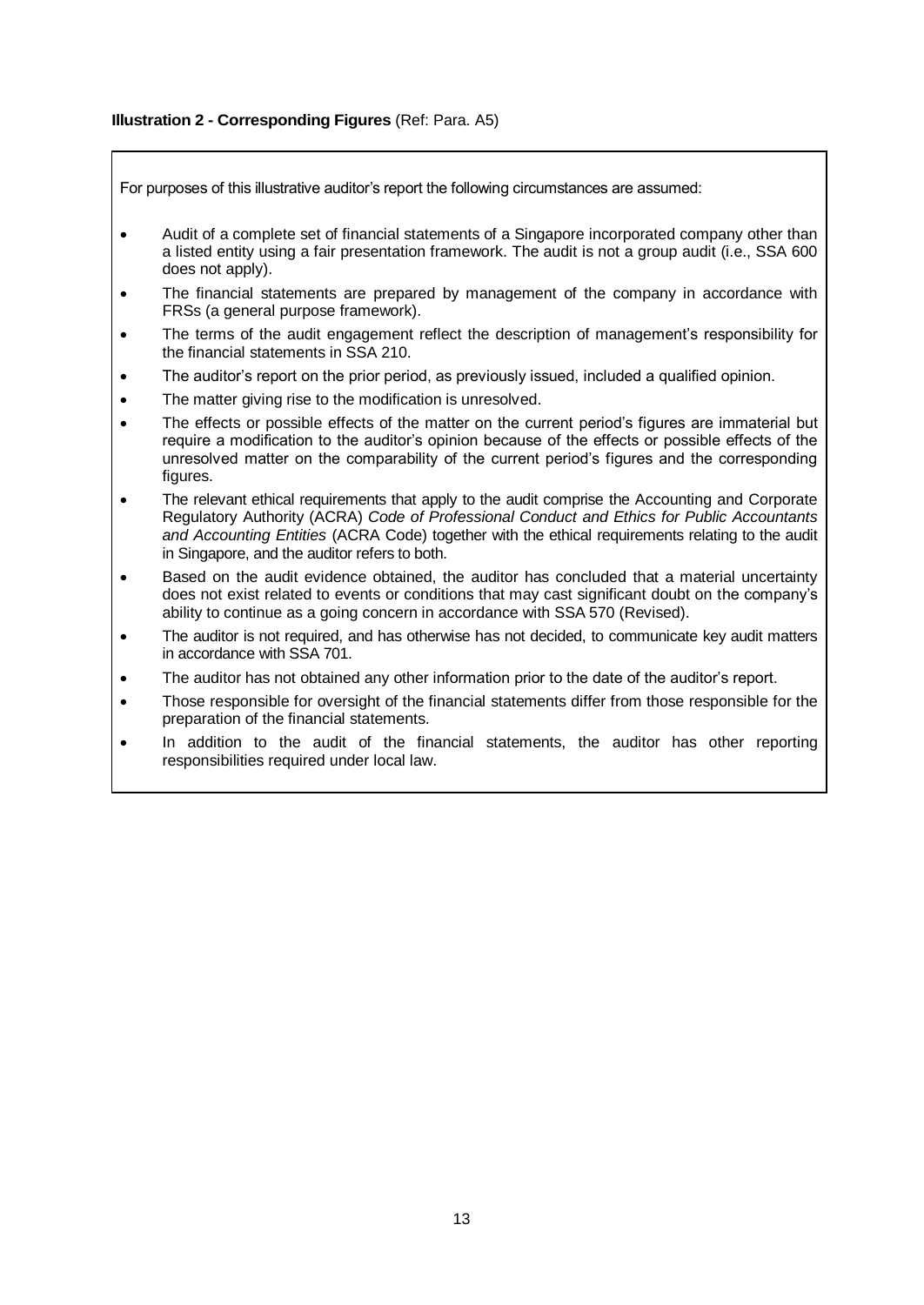# **INDEPENDENT AUDITOR'S REPORT**

To the Shareholders of ABC Company [or Other Appropriate Addressee]

### **Report on the Audit of the Financial Statements**<sup>6</sup>

### **Qualified Opinion**

We have audited the financial statements of ABC Company (the Company), which comprise the statement of financial position as at 31 December 20X1, and the statement of comprehensive income, statement of changes in equity and statement of cash flows for the year then ended, and notes to the financial statements, including a summary of significant accounting policies.

In our opinion, except for the possible effects on the corresponding figures of the matter described in the *Basis for Qualified Opinion* section of our report, the accompanying financial statements are properly drawn up in accordance with the provisions of the Companies Act, Chapter 50 (the Act) and Financial Reporting Standards in Singapore (FRSs) so as to give a true and fair view of the financial position of the Company as at 31 December 20X1 and of the financial performance, changes in equity and cash flows of the Company for the year ended on that date.

### **Basis for Qualified Opinion**

**.** 

Because we were appointed auditors of the Company during 20X0, we were not able to observe the counting of the physical inventories at the beginning of that period or satisfy ourselves concerning those inventory quantities by alternative means. Since opening inventories affect the determination of the results of operations, we were unable to determine whether adjustments to the results of operations and opening retained earnings might be necessary for 20X0. Our audit opinion on the financial statements for the period ended 31 December 20X0 was modified accordingly. Our opinion on the current period's financial statements is also modified because of the possible effect of this matter on the comparability of the current period's figures and the corresponding figures.

We conducted our audit in accordance with Singapore Standards on Auditing (SSAs). Our responsibilities under those standards are further described in the *Auditor's Responsibilities for the Audit of the Financial Statements* section of our report. We are independent of the Company in accordance with the Accounting and Corporate Regulatory Authority (ACRA) *Code of Professional Conduct and Ethics for Public Accountants and Accounting Entities* (ACRA Code) together with the ethical requirements that are relevant to our audit of the financial statements in Singapore, and we have fulfilled our other ethical responsibilities in accordance with these requirements and the ACRA Code. We believe that the audit evidence we have obtained is sufficient and appropriate to provide a basis for our qualified audit opinion.

#### **Responsibilities of Management and Directors for the Financial Statements**

[*Reporting in accordance with SSA 700 (Revised) – see Illustration 3 in SSA 700 (Revised).*]

### **Auditor's Responsibilities for the Audit of the Financial Statements**

[*Reporting in accordance with SSA 700 (Revised) – see Illustration 3 in SSA 700 (Revised).*]

<sup>6</sup> The sub-title "Report on the Audit of the Financial Statements" is unnecessary in circumstances when the second sub-title "Report on Other Legal and Regulatory Requirements" is not applicable.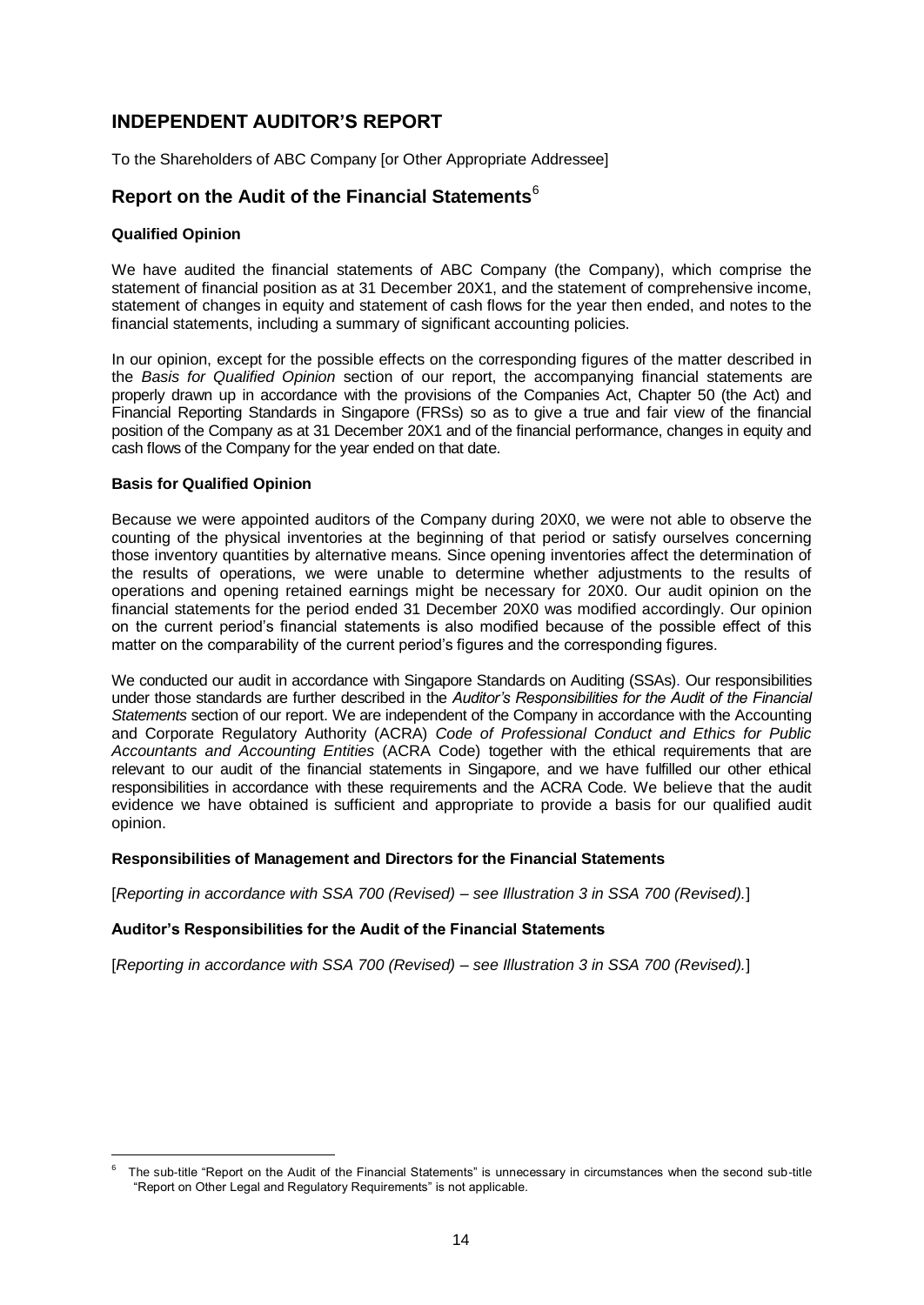# **Report on Other Legal and Regulatory Requirements**

[*Reporting in accordance with SSA 705 (Revised) – see Illustration 3 in SSA 705 (Revised*).]

 $\frac{1}{2}$  (Firm) Public Accountants and Chartered Accountants Singapore

\_\_\_\_\_\_\_\_\_\_\_\_\_\_\_\_\_\_\_\_\_\_\_\_ (Date)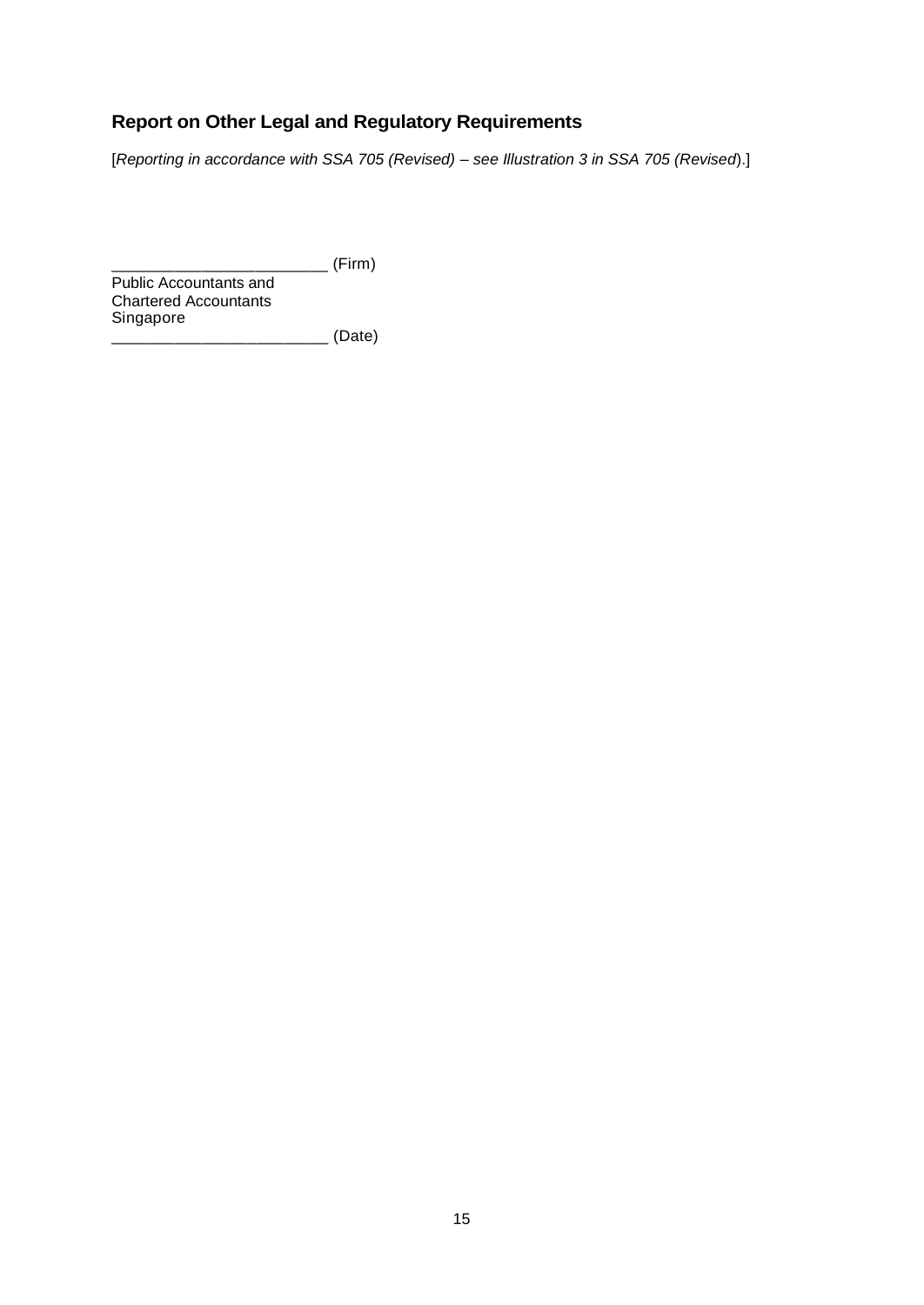### **Illustration 3 - Corresponding Figures** (Ref: Para. A7)

For purposes of this illustrative auditor's report the following circumstances are assumed:

- Audit of a complete set of financial statements of a Singapore incorporated company other than a listed entity using a fair presentation framework. The audit is not a group audit (i.e., SSA 600 does not apply).
- The financial statements are prepared by management of the company in accordance with FRSs (a general purpose framework).
- The terms of the audit engagement reflect the description of management's responsibility for the financial statements in SSA 210.
- The auditor has concluded an unmodified (i.e., "clean") opinion is appropriate based on the audit evidence obtained.
- The relevant ethical requirements that apply to the audit comprise the Accounting and Corporate Regulatory Authority (ACRA) *Code of Professional Conduct and Ethics for Public Accountants and Accounting Entities* (ACRA Code) together with the ethical requirements relating to the audit in Singapore, and the auditor refers to both.
- Based on the audit evidence obtained, the auditor has concluded that a material uncertainty does not exist related to events or conditions that may cast significant doubt on the company's ability to continue as a going concern in accordance with SSA 570 (Revised).
- The auditor is not required, and has otherwise has not decided, to communicate key audit matters in accordance with SSA 701.
- The auditor has obtained all of the other information prior to the date of the auditor's report and has not identified a material misstatement of the other information.
- Corresponding figures are presented, and the prior period's financial statements were audited by a predecessor auditor.
- The auditor is not prohibited by law or regulation from referring to the predecessor auditor's report on the corresponding figures and has decided to do so.
- Those responsible for oversight of the financial statements differ from those responsible for the preparation of the financial statements.
- In addition to the audit of the financial statements, the auditor has other reporting responsibilities required under local law.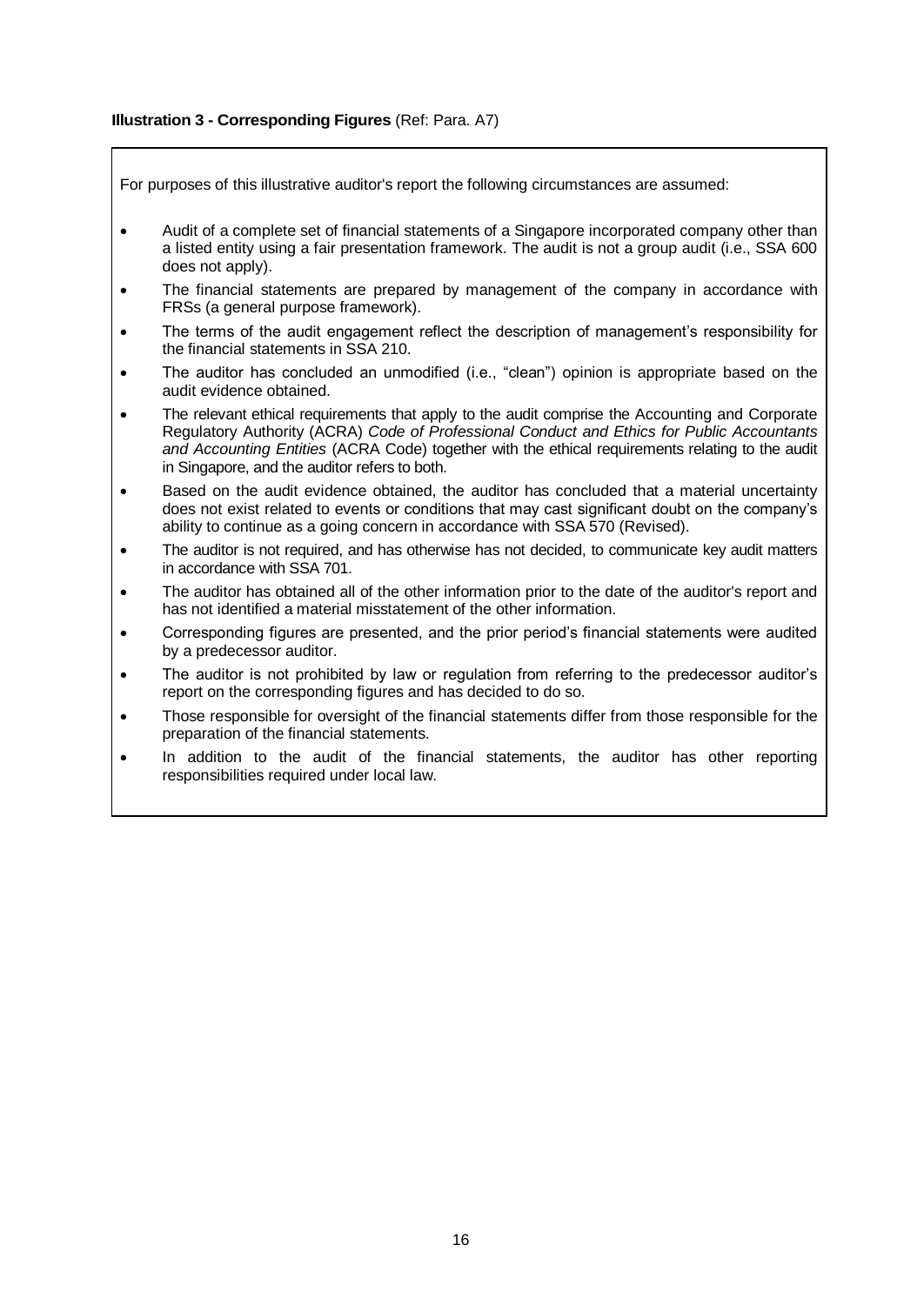# **INDEPENDENT AUDITOR'S REPORT**

To the Shareholders of ABC Company [or Other Appropriate Addressee]

### **Report on the Audit of the Financial Statements**<sup>7</sup>

### **Opinion**

We have audited the financial statements of ABC Company (the Company), which comprise the statement of financial position as at 31 December 20X1, and the statement of comprehensive income, statement of changes in equity and statement of cash flows for the year then ended, and notes to the financial statements, including a summary of significant accounting.

In our opinion, the accompanying financial statements are properly drawn up in accordance with the provisions of the Companies Act, Chapter 50 (the Act) and Financial Reporting Standards in Singapore (FRSs) so as to give a true and fair view of the financial position of the Company as at 31 December 20X1 and of the financial performance, changes in equity and cash flows of the Company for the year ended on that date.

### **Basis for Opinion**

We conducted our audit in accordance with Singapore Standards on Auditing (SSAs). Our responsibilities under those standards are further described in the *Auditor's Responsibilities for the Audit of the Financial Statements* section of our report. We are independent of the Company in accordance with the Accounting and Corporate Regulatory Authority (ACRA) *Code of Professional Conduct and Ethics for Public Accountants and Accounting Entities* (ACRA Code) together with the ethical requirements that are relevant to our audit of the financial statements in Singapore, and we have fulfilled our other ethical responsibilities in accordance with these requirements and the ACRA Code. We believe that the audit evidence we have obtained is sufficient and appropriate to provide a basis for our audit opinion.

#### **Other Matter**

**.** 

The financial statements of the Company for the year ended 31 December 20X0, were audited by another auditor who expressed an unmodified opinion on those statements on 31 March 20X1.

### **Other Information [or another title if appropriate such as "Information Other than the Financial Statements and Auditor's Report Thereon"]**

[*Reporting in accordance with the reporting requirements in SSA 720 (Revised) – see Illustration 1 in Appendix 2 of SSA 720 (Revised*).]

### **Responsibilities of Management and Directors for the Financial Statements**

[*Reporting in accordance with SSA 700 (Revised) – see Illustration 3 in SSA 700 (Revised).*]

### **Auditor's Responsibilities for the Audit of the Financial Statements**

[*Reporting in accordance with SSA 700 (Revised) – see Illustration 3 in SSA 700 (Revised).*]

<sup>7</sup> The sub-title "Report on the Audit of the Financial Statements" is unnecessary in circumstances when the second sub-title "Report on Other Legal and Regulatory Requirements" is not applicable.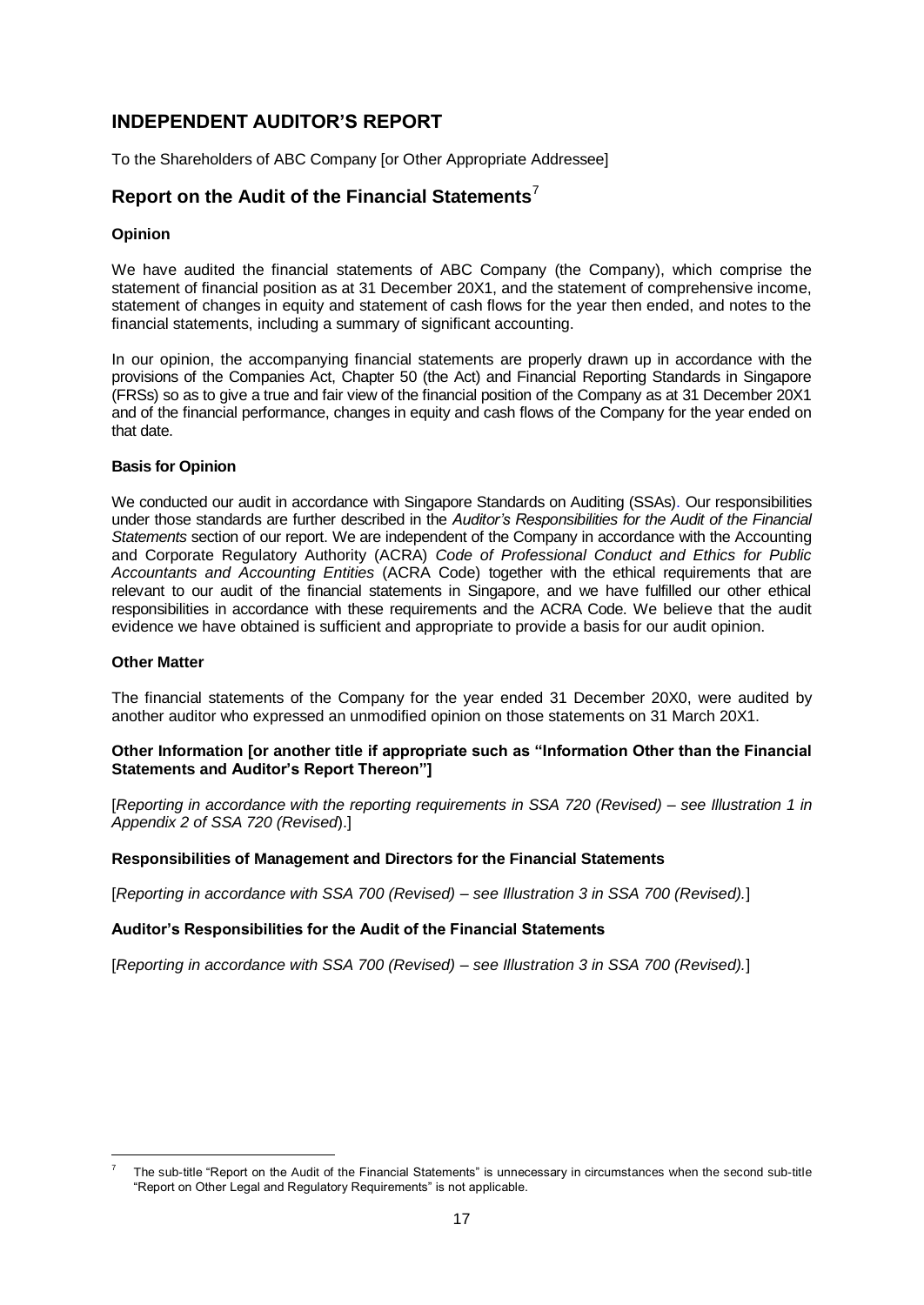# **Report on Other Legal and Regulatory Requirements**

[*Reporting in accordance with SSA 700 (Revised) – see Illustration 3 in SSA 700 (Revised*).]

\_\_\_\_\_\_\_\_\_\_\_\_\_\_\_\_\_\_\_\_\_\_\_\_ (Firm)

Public Accountants and Chartered Accountants Singapore

\_\_\_\_\_\_\_\_\_\_\_\_\_\_\_\_\_\_\_\_\_\_\_\_ (Date)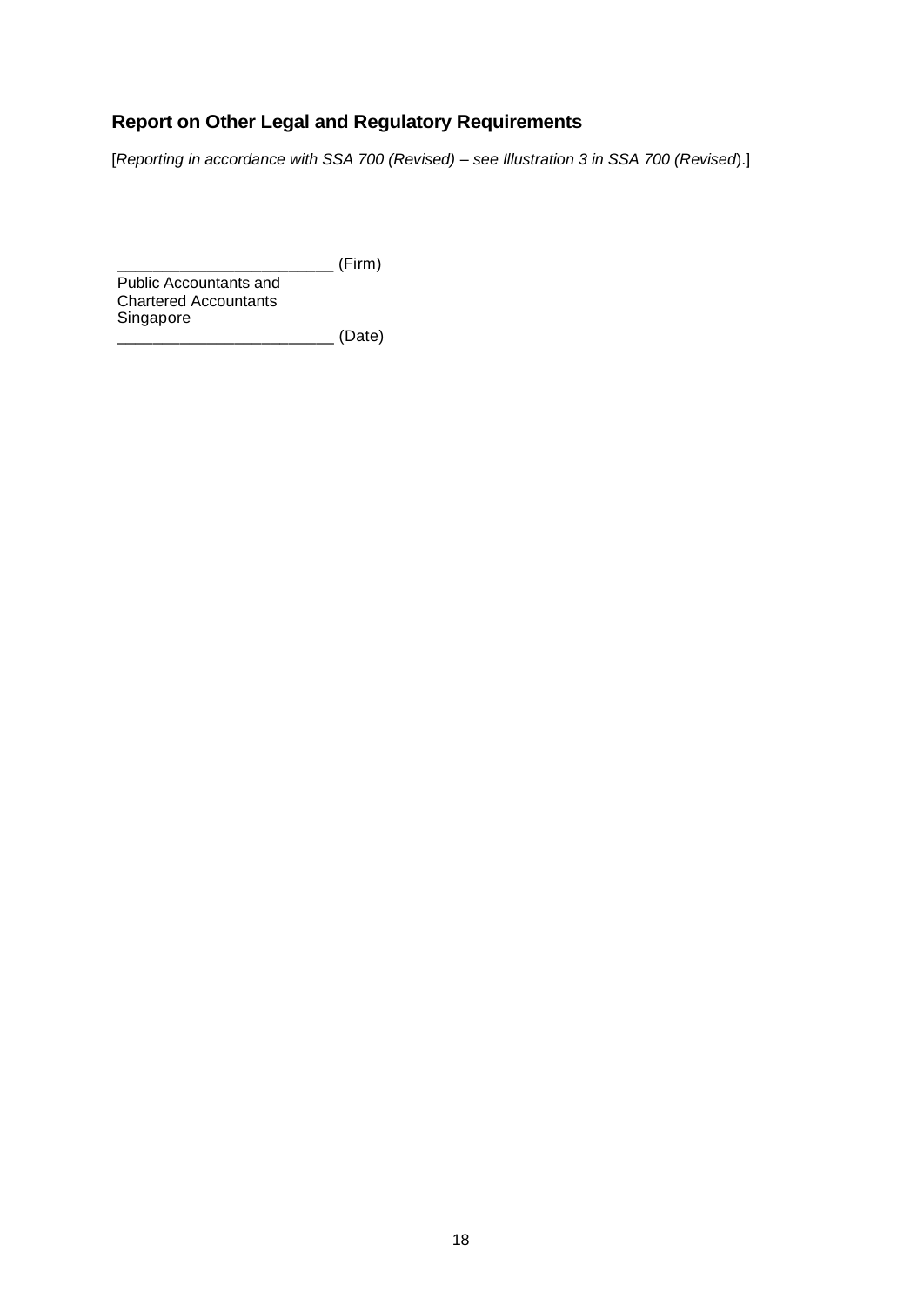### **Illustration 4 - Comparative Financial Statements:** (Ref: Para. A9)

For purposes of this illustrative auditor's report the following are assumed:

- Audit of a complete set of financial statements of a Singapore incorporated company other than a listed entity using a fair presentation framework. The audit is not a group audit (i.e., SSA 600 does not apply).
- The financial statements are prepared by management of the company in accordance with FRSs (a general purpose framework).
- The terms of the audit engagement reflect the description of management's responsibility for the financial statements in SSA 210.
- The auditor is required to report on both the current period financial statements and the prior period financial statements in connection with the current year's audit.
- The auditor's report on the prior period, as previously issued, included a qualified opinion.
- The matter giving rise to the modification is unresolved.
- The effects or possible effects of the matter on the current period's figures are material to both the current period financial statements and prior period financial statements and require a modification to the auditor's opinion.
- The relevant ethical requirements that apply to the audit comprise the Accounting and Corporate Regulatory Authority (ACRA) *Code of Professional Conduct and Ethics for Public Accountants and Accounting Entities* (ACRA Code) together with the ethical requirements relating to the audit in Singapore, and the auditor refers to both.
- Based on the audit evidence obtained, the auditor has concluded that a material uncertainty does not exist related to events or conditions that may cast significant doubt on the company's ability to continue as a going concern in accordance with SSA 570 (Revised).
- The auditor is not required, and has otherwise has not decided, to communicate key audit matters in accordance with SSA 701.
- The auditor has not obtained any other information prior to the date of the auditor's report.
- Those responsible for oversight of the financial statements differ from those responsible for the preparation of the financial statements.
- In addition to the audit of the financial statements, the auditor has other reporting responsibilities required under local law.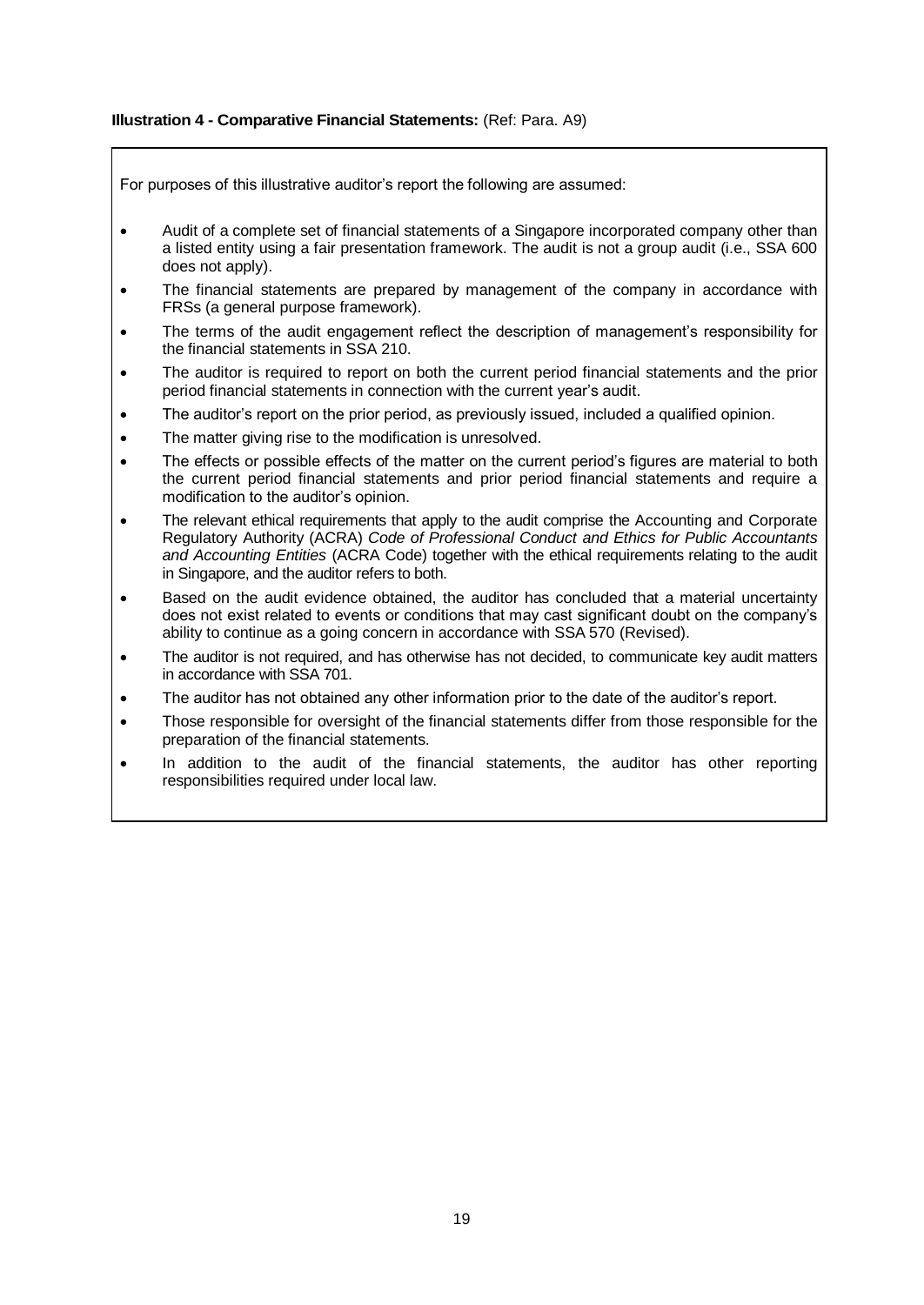# **INDEPENDENT AUDITOR'S REPORT**

To the Shareholders of ABC Company [or Other Appropriate Addressee]

### **Report on the Audit of the Financial Statements**<sup>8</sup>

### **Qualified Opinion**

We have audited the financial statements of ABC Company (the Company), which comprise the statements of financial position as at 31 December 20X1 and 20X0, and the statements of comprehensive income, statements of changes in equity and statements of cash flows for the years then ended, and notes to the financial statements, including a summary of significant accounting policies.

In our opinion, except for the effects of the matter described in the *Basis for Qualified Opinion* section of our report, the accompanying financial statements are properly drawn up in accordance with the provisions of the Companies Act, Chapter 50 (the Act) and Financial Reporting Standards in Singapore (FRSs) so as to give a true and fair view of the financial position of the Company as at 31 December 20X1 and 20X0 and of the financial performance, changes in equity and cash flows of the Company for the years ended on that date.

### **Basis for Qualified Opinion**

**.** 

As discussed in Note X to the financial statements, no depreciation has been provided in the financial statements, which constitutes a departure from FRS 16, *Property, Plant and Equipment*. Based on the straight-line method of depreciation and annual rates of 5% for the building and 20% for the equipment, the loss for the year should be increased by xxx in 20X1 and xxx in 20X0, property, plant and equipment should be reduced by accumulated depreciation of xxx in 20X1 and xxx in 20X0, and the accumulated loss should be increased by xxx in 20X1 and xxx in 20X0.

We conducted our audit in accordance with Singapore Standards on Auditing (SSAs). Our responsibilities under those standards are further described in the *Auditor's Responsibilities for the Audit of the Financial Statements* section of our report. We are independent of the Company in accordance with the Accounting and Corporate Regulatory Authority (ACRA) *Code of Professional Conduct and Ethics for Public Accountants and Accounting Entities* (ACRA Code) together with the ethical requirements that are relevant to our audit of the financial statements in Singapore, and we have fulfilled our other ethical responsibilities in accordance with these requirements and the ACRA Code. We believe that the audit evidence we have obtained is sufficient and appropriate to provide a basis for our qualified audit opinion.

### **Responsibilities of Management and Directors for the Financial Statements**

[*Reporting in accordance with SSA 700 (Revised) – see Illustration 3 in SSA 700 (Revised).*]

### **Auditor's Responsibilities for the Audit of the Financial Statements**

[*Reporting in accordance with SSA 700 (Revised) – see Illustration 3 in SSA 700 (Revised).*]

<sup>8</sup> The sub-title "Report on the Audit of the Financial Statements" is unnecessary in circumstances when the second sub-title "Report on Other Legal and Regulatory Requirements" is not applicable.